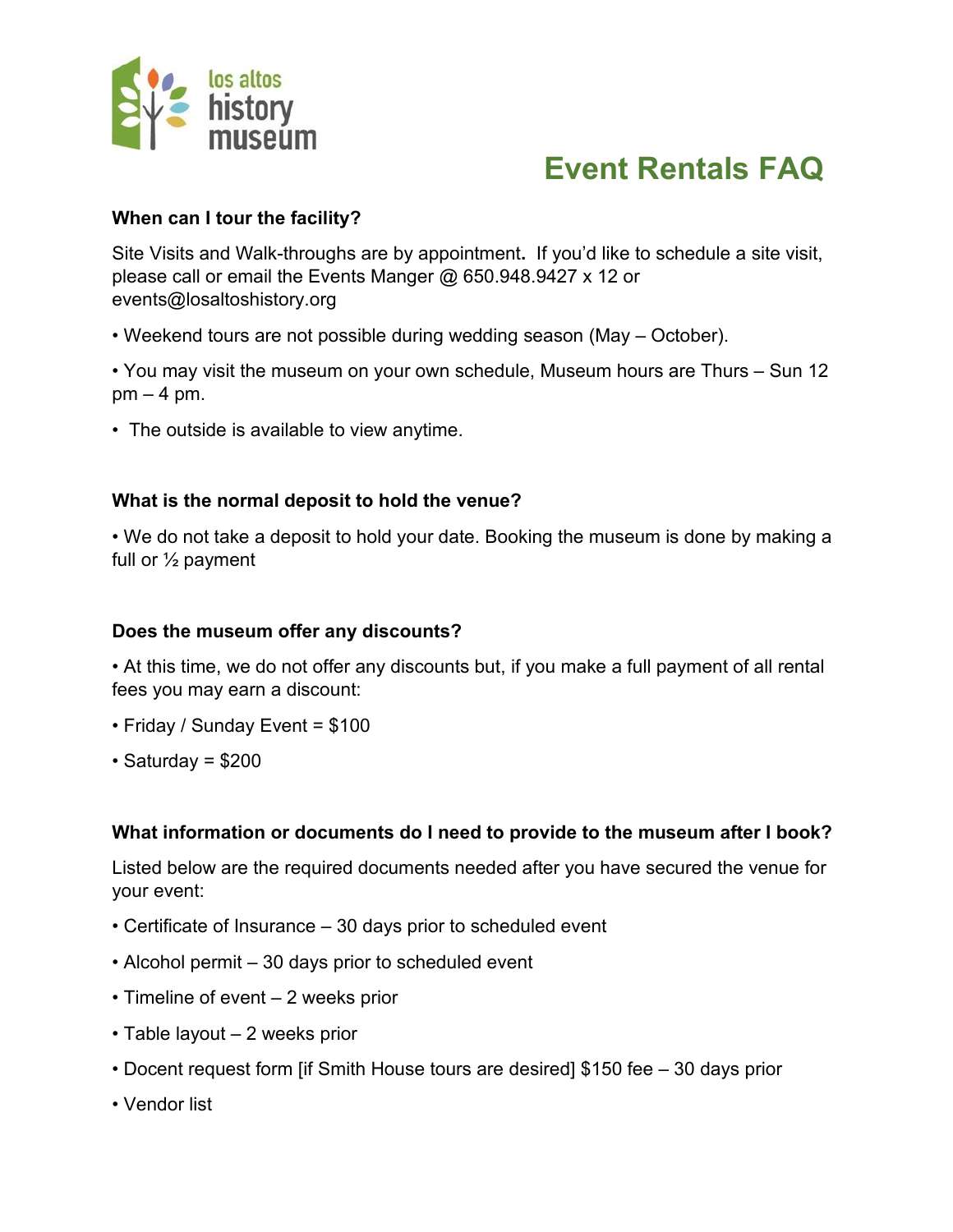

#### **When can we have our rehearsal?**

• Rehearsals can take place any evening prior to your event. You must be flexible with your rehearsal date as we book events on Fridays, Saturdays, and Sundays.

• Saturday & Sunday events can book the prior day provided it is not booked

• Saturday & Sunday events must wait 2 months prior to the event to book prior day for rehearsals as we receive many inquiries for quick bookings.

### **Should we meet with the caterers and someone from the museum prior to our event?**

• A caterer meeting should be scheduled 2-3 weeks prior to the event. This helps get everyone on the same page.

• Sorry but the museum does not schedule meetings with ancillary vendors such as DJs, Florists, Cake Makers, etc.

### **When does the caterer arrive and when can they gain access to the museum?**

• The caterer will normally arrive at 3pm. Access to the patio and kitchen is 3pm.

• Vendors may not access the interior [public area] of the museum until the Museum closes at 4pm.

### **When does a representative of the museum arrive?**

• The Museums Event Manager or Representative arrive at 3 pm.

### **When can the DJ setup?**

• DJ can set up exterior music systems as early as 3pm. Interior setup must take place after 4pm.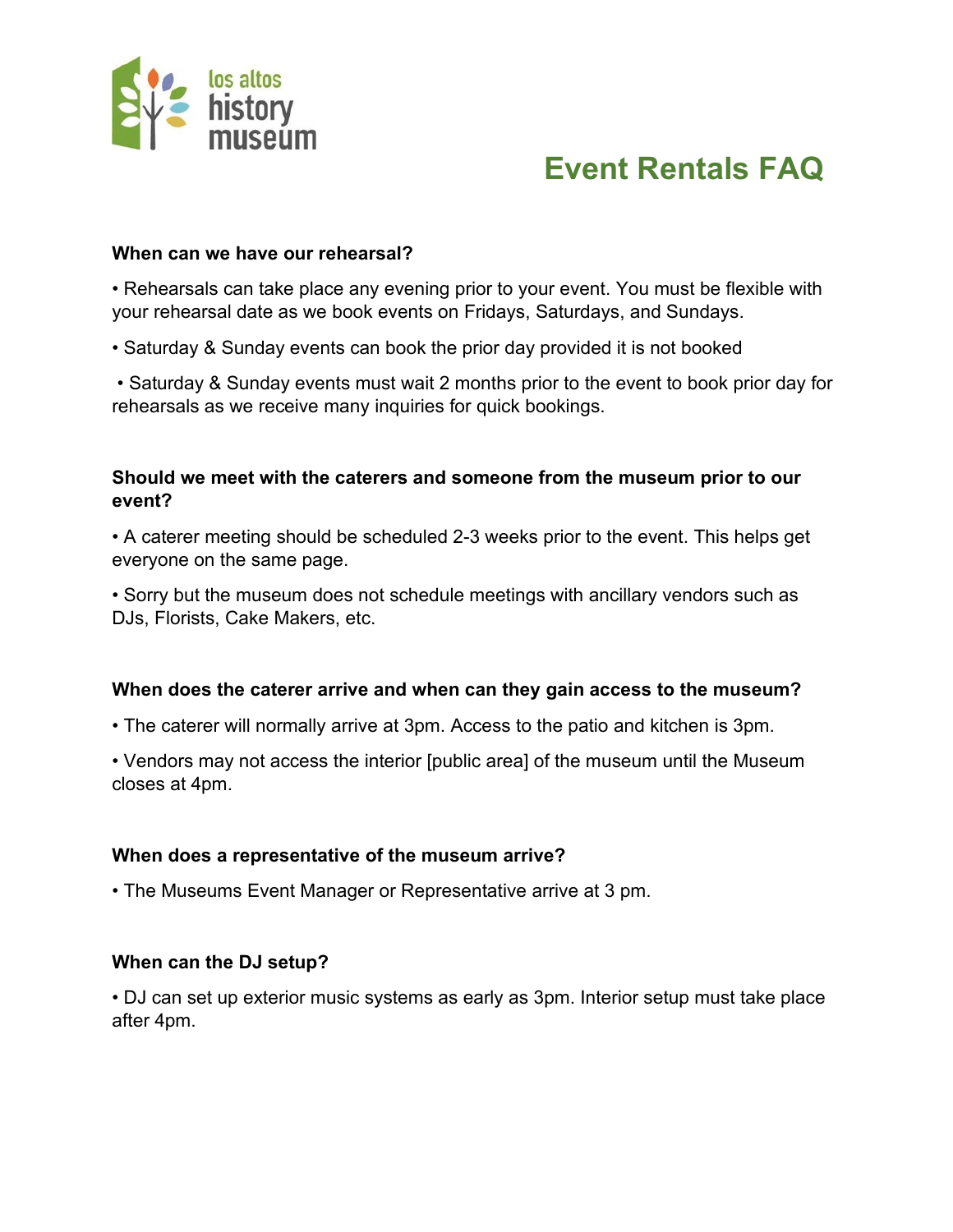

#### **Where can we store flowers?**

• Flowers may be stored the day of the event [sorry no early deliveries] on the backpatio picnic tables or in the kitchen after 3pm.

• Make sure your caterer knows that the kitchen space will be used for storage by the florist and/or other vendors.

## **How big is the refrigerator?**

• The refrigerator is a residential refrigerator. Please do not bring excessive amounts of refrigerated items as space is limited.

### **Is there enough parking?**

• There is ample parking for your guests

### **What alcohol can I serve?**

• Beer, wine, champagne, and signature cocktails

### **Are there any city ordinances that are imposed?**

• There is a standard noise ordinance that must be adhered to. Your music levels may not exceed 60db at perimeter of the property

• All electrified equipment must be indoors after 8pm. This does not mean that you cannot have music outside. Speakers must be indoors but sliding glass doors may remain open.

### **How late can the event go?**

• Standard contract goes to 10pm. You may have your event end at 11pm if you purchase an extra hour. Extra hour fee is \$500. 11pm is the latest your party may end. Caterers will and 1 hour to clean up after the end of your event.